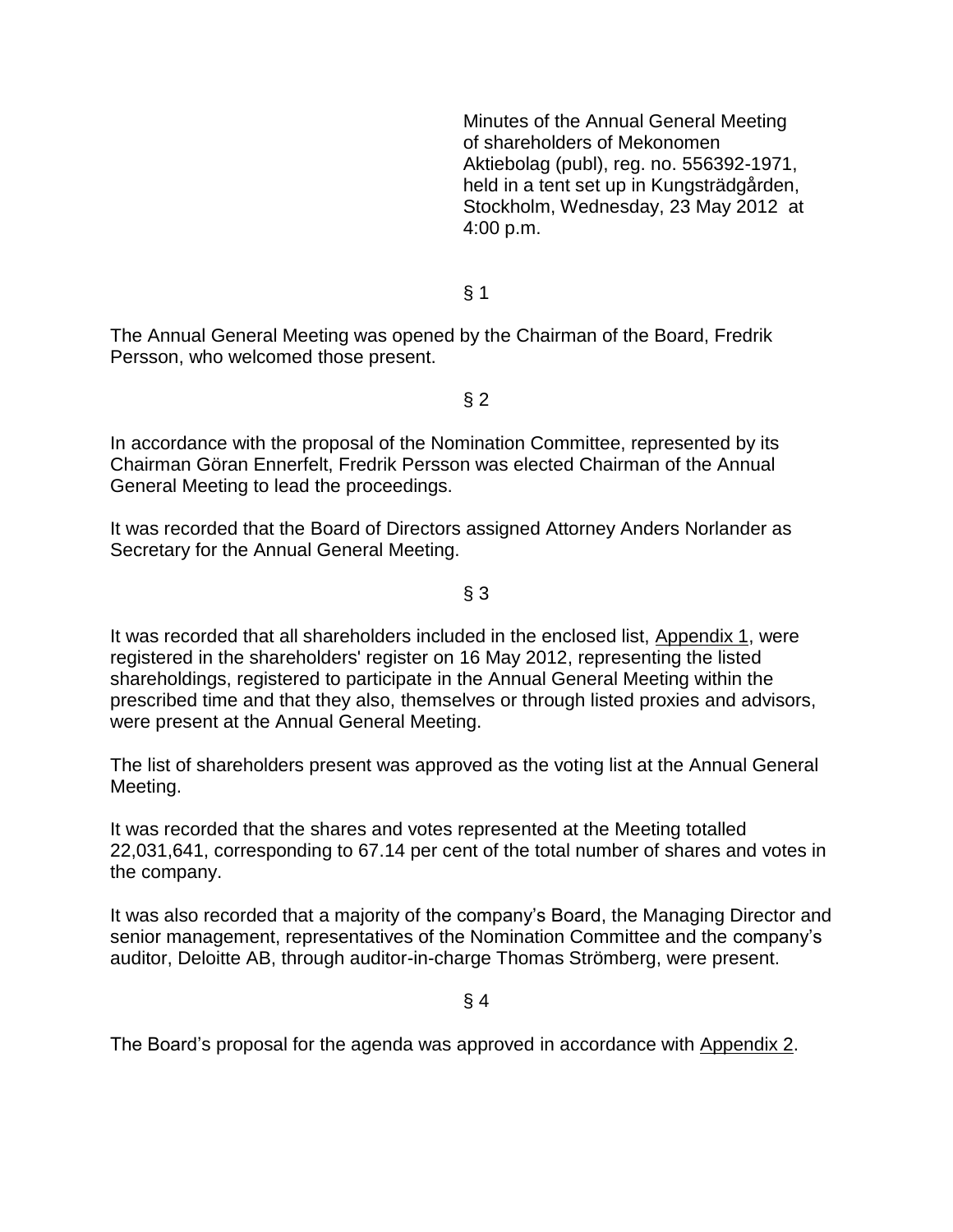Pursuant to the proposal of Caroline Berg, who represented Axmeko AB, it was resolved that two persons in addition to the Chairman should be appointed to approve the minutes and were elected, also pursuant to the proposal of Caroline Berg, Ing-Marie Fraim-Sefastsson and Christian Bohman to approve the minutes together with the Chairman.

§ 6

The Secretary of the Meeting reported that the Notice for the Meeting had been published on the Company's website and announced in a press release on 19 April 2012. The Notice was also published in the Swedish Official Gazette on 23 April 2012 and an announcement declaring that the Meeting had been convened was made of even date in *Dagens Nyheter*. The Notice has in addition thereto been available on the Company's English website and also announced in an English press release.

The Meeting was declared to have been duly convened.

## § 7

It was recorded that the Board of Directors' Annual Report for the Parent Company and the Group, as well as the Auditors' Report pertaining to the audit of the Annual Report and the Board's and Managing Director's administration during the 2011 financial year had been available at the Company and on the Company's website since Friday, 27 April 2012, and were dispatched to all registered shareholders.

It was recorded that the Annual Report was deemed to have been presented in due order.

Authorised Public Accountant Thomas Strömberg reported on the audit work in the Company and presented the Auditors' Report, the Consolidated Auditors' Report and the Auditor's Statement on adopted guidelines for compensation of senior management.

### $§ 8$

The Managing Director of the Company, Håkan Lundstedt, presented his report on the Company's operations for 2011, and significant events up to the day of this Annual General Meeting.

In connection with the Managing Director's presentation, the Chairman of the Board and the Managing Director answered questions from the Annual General Meeting's participants.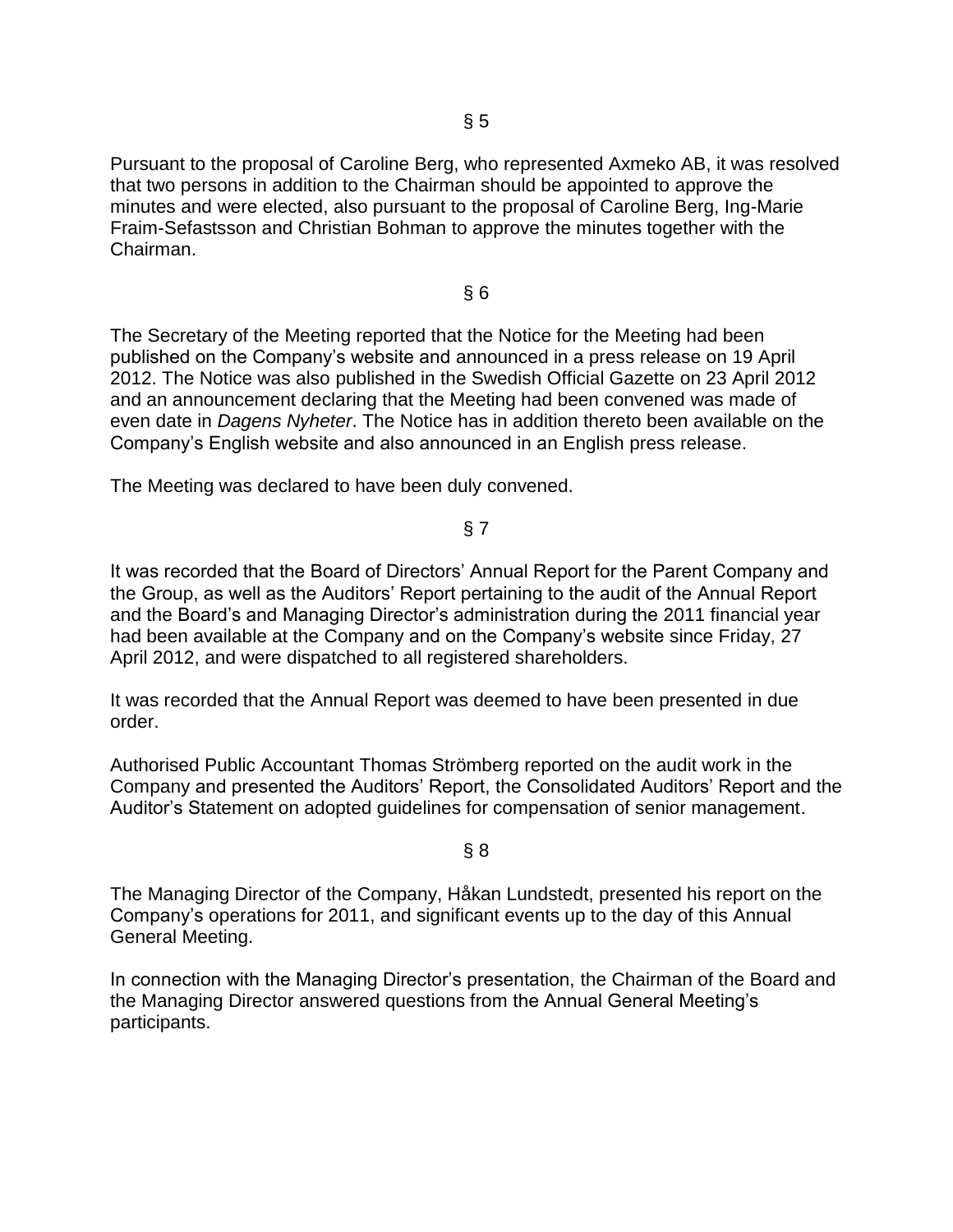The Annual General Meeting resolved to approve the Income Statement and Balance Sheet, as well as the Consolidated Income Statement and the Consolidated Balance Sheet.

#### § 10

It was reported that the profit at the disposal of the Annual General Meeting in total amounted to SEK 1,202,202 (SEK 000s).

The Annual General Meeting resolved to approve the Board's and the Managing Director's proposal for appropriation of profits, entailing that to the shareholders will be distributed

| SEK eight (8) per share             | SEK 262,517   |
|-------------------------------------|---------------|
| and to profit to be carried forward | SEK 939,685   |
| Total                               | SEK 1,202,202 |

It was resolved that Monday, 28 May 2012 would be the record date for entitlement to the dividend and it was recorded that the dividend is expected to be paid out through Euroclear Sweden AB on Thursday, 31 May 2012.

It was also recorded that the Board in its statement pursuant to Chapter 18, Section 4 of the Swedish Companies Act, found that the proposed dividend was justified with respect to the demands that the operation's type, scope and risks place on the size of the equity, also based on the consolidated Group perspective.

#### § 11

The Annual General Meeting resolved to grant discharge from liability to the Board members and the Managing Director for the 2011 financial year, whereby it was recorded that shareholders who were also Board members and/or the Managing Director during 2011 refrained from voting on discharge from liability for themselves.

### § 12

Prior to the Annual General Meeting, the Company's four largest shareholders appointed a Nomination Committee with the task of preparing proposals for the election of the Chairman of the Annual General Meeting, the number of Board members, the Board's composition and remuneration for the Board and Auditor for the period until the next Annual General Meeting. The composition of the Nomination Committee was announced prior to the Annual General Meeting in conjunction with publication of the third quarterly report 2011 and consisted of Göran Ennerfelt, Chairman, Åsa Nisell, Eva Fraim Påhlman and Johan Lannebo. Fredrik Persson has assisted the Nomination Committee as co-opted member. The Nomination Committee's proposals were presented by Göran Ennerfelt.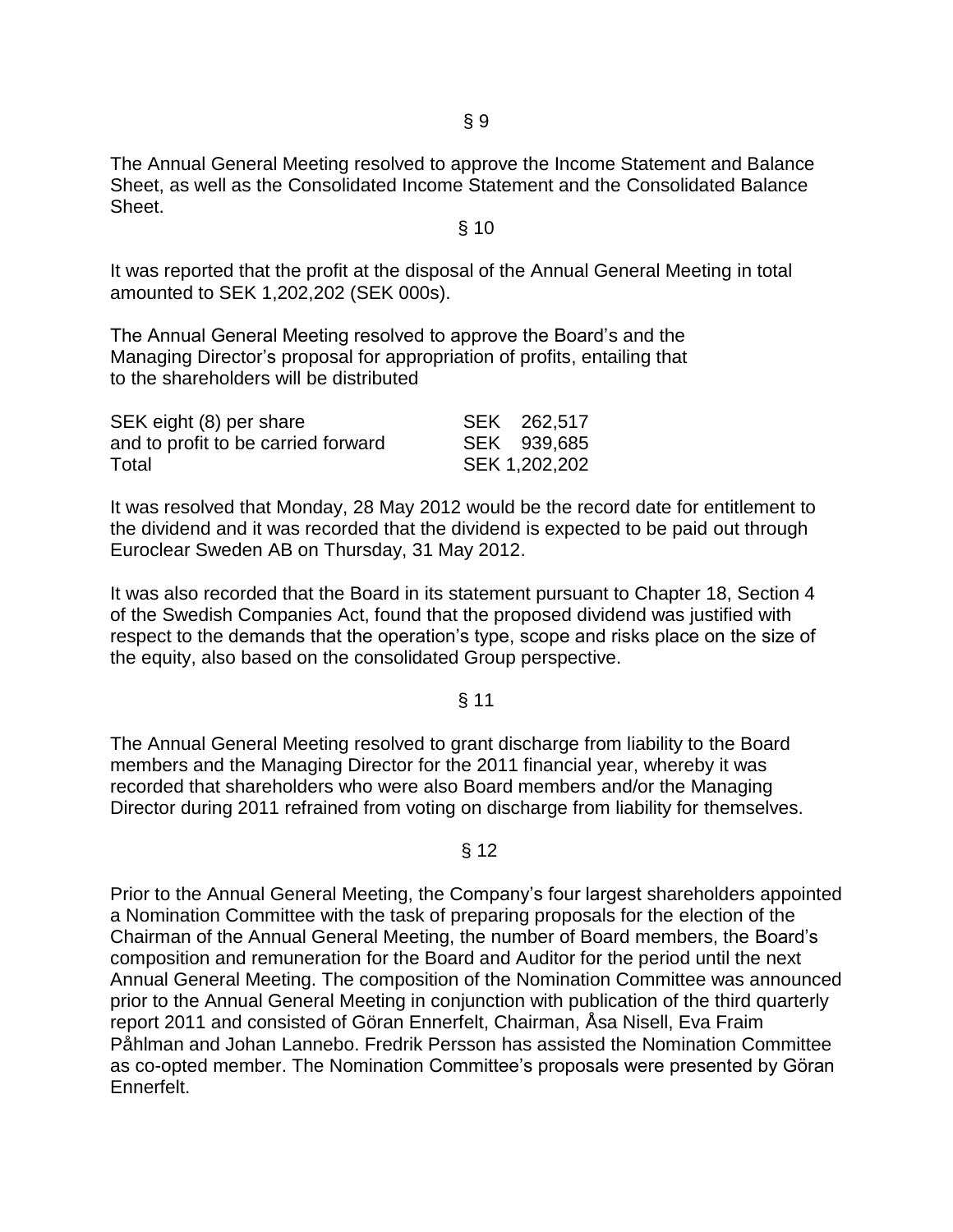It was resolved in accordance with the Nomination Committee's proposal that the number of Board members shall be seven with no deputies.

§ 13

In accordance with the proposal of the Nomination Committee, it was resolved to allocate Board fees totalling SEK 1,700,000, of which SEK 400,000 pertains to fees to the Chairman of the Board, SEK 300,000 to the Deputy Chairman and SEK 200,000 to each Board member elected by the Annual General Meeting, who is not the Chairman or Deputy Chairman. Fees for committee work shall not be paid. Fees to the Auditor shall be paid on approved account.

It was recorded that the fees were unchanged in relation to the preceding year.

§ 14

The Annual General Meeting resolved to re-elect, in accordance with the Nomination Committee's proposal, for the period up to the end of the next Annual General Meeting, the following Board Members:

Antonia Ax:son Johnson Kenny Bräck Anders G Carlberg Wolff Huber Helena Skåntorp Marcus Storch and Fredrik Persson

In accordance with the Nomination Committee's proposal, Fredrik Persson was re-elected Chairman of the Board.

In accordance with the Nomination Committee's proposal, the registered accounting firm, Deloitte AB, with Authorised Public Accountant Thomas Strömberg as auditor-incharge, was re-elected for the period up to the end of the 2013 Annual General Meeting.

§ 15

The Nomination Committee's proposal for guidelines for the appointment of nomination committee were presented in accordance with Appendix 3. The proposal was included in the Notice convening the Meeting. It was recorded that the guidelines essentially corresponds to those that were applicable prior to this Annual General Meeting.

The Annual General Meeting resolved to adopt the proposed guidelines. The Annual General Meeting assigned the Board to see to that the Nomination Committee is convened.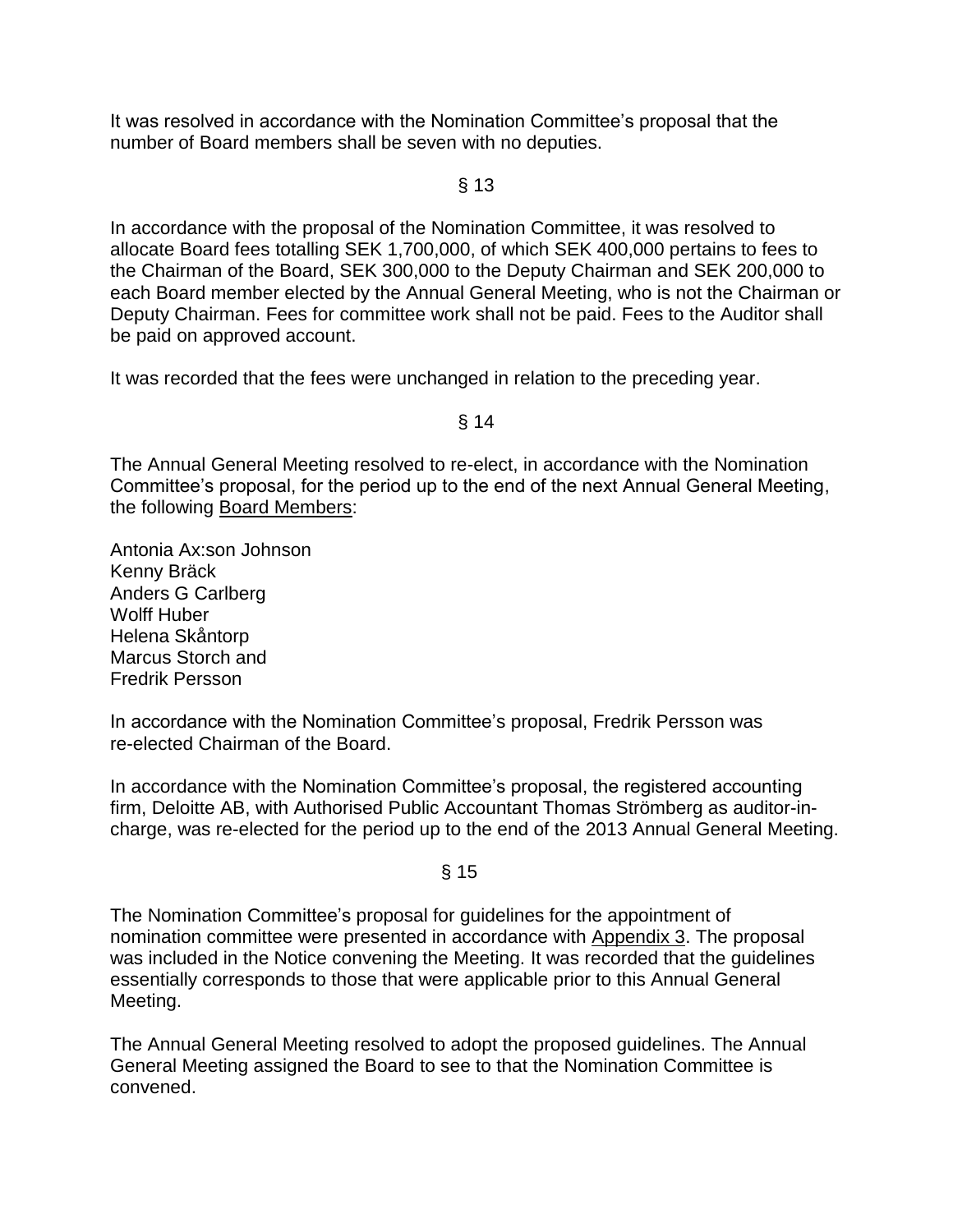§ 16

The Board's proposal for guidelines for compensation to senior management was presented in accordance with Appendix 4.

The proposal was included in the Notice convening the Meeting.

The Annual General Meeting resolved to adopt the proposed guidelines.

# § 17

The Board's proposal pertaining to employees' acquisition of shares in subsidiaries, so called store companies and workshop companies, was presented in accordance with Appendix 5.

It was recorded that the proposal was included in the Notice convening the Meeting.

Questions from shareholders were answered.

It was further recorded that the resolution in this matter is valid only if it has the support of at least nine tenths of both the votes casted and the number of shares that are represented at the Annual General Meeting.

The Annual General Meeting resolved, with the requisite majority, to adopt the Board's proposal, in accordance with Chapter 16, section 4 of the Swedish Companies Act.

§ 18

The Chairman informed that the Norwegian Competition Authority on 22 May 2012 decided not to intervene against the Company's acquisition of Meca Scandinavia. Pursuant to the authorization granted by the Annual General Meeting 2011, the Board of Directors have therefore on 22 May 2012 resolved to issue 3,086,822 new shares as part of the purchase price for the acquisition of Meca Scandinavia. The authorization asked for from the present Annual General Meeting consequently comprises a maximum of 3,281,461 shares.

The Board's proposal for resolution on the authorization of the Board, for the period until the next Annual General Meeting, on one or more occasions, with or without preferential rights for shareholders, to decide on new share issue of a maximum of 3,281,461 shares was presented in accordance with Appendix 6.

It was recorded that the purpose of the authorization is to allow the Company to issue shares as purchase price in connection with acquisition of other companies and/or assets, which the Board deems to be of value to the Mekonomen Group's operations.

The proposal was included in the Notice convening the Meeting.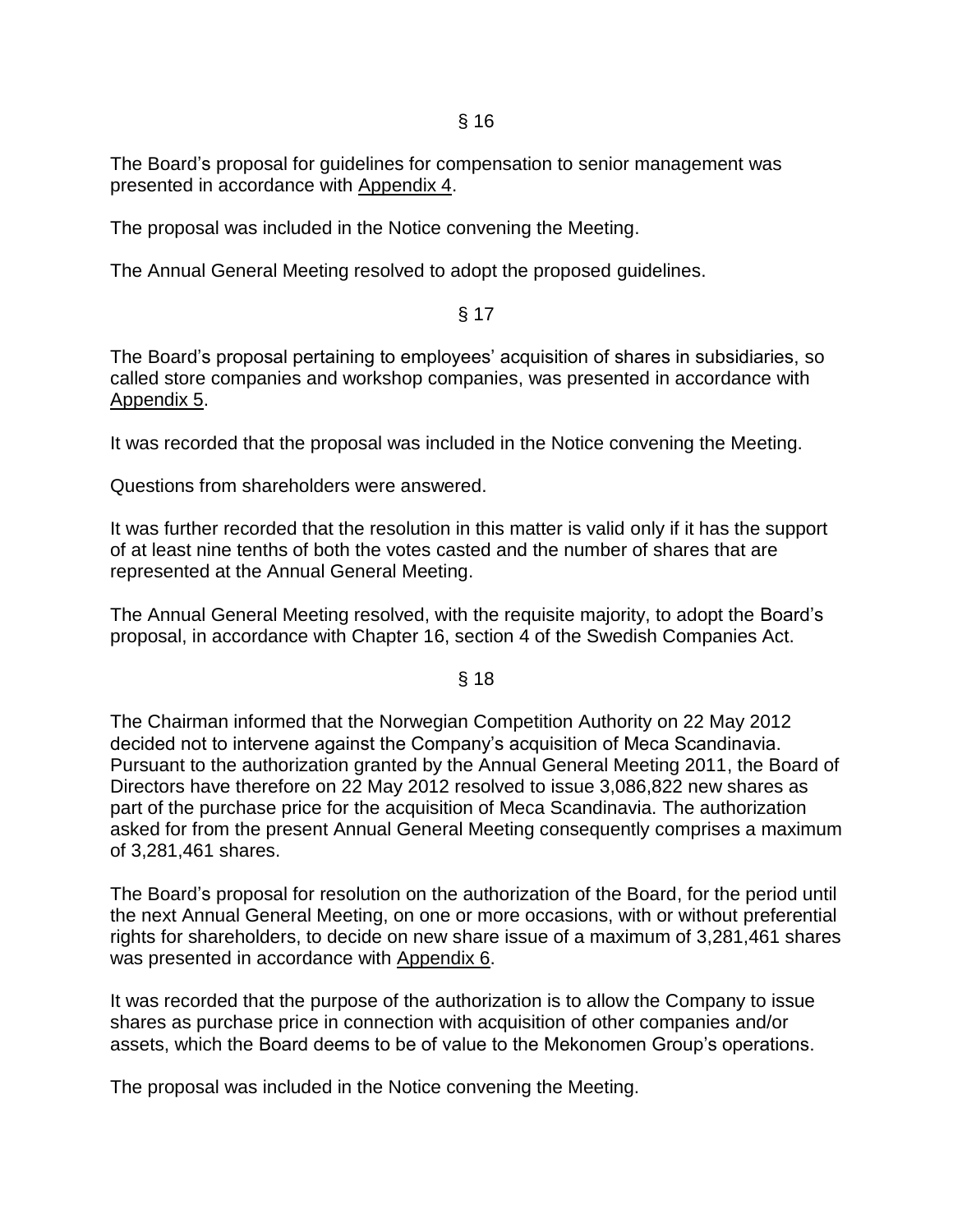It was further recorded that the resolution in this matter is valid only if it has the support of at least two thirds of both the votes casted and the number of shares that are represented at the Annual General Meeting.

The Annual General Meeting resolved, with the requisite majority, to authorize the Board to make decisions on new issues in accordance with the Board's proposal as set out in Appendix 6.

### § 19

It was recorded that there were no other matters to be addressed by the Annual General Meeting.

#### § 20

Fredrik Persson extended the Annual General Meeting's gratitude to the Company's employees for their prolific work in the past year and wished the Company continued success in 2012.

Fredrik Persson then declared the 2012 Annual General Meeting closed.

Secretary:

[duly signed] Anders Norlander

Approved:

[duly signed] Fredrik Persson

[duly signed] Ing-Marie Fraim-Sefastsson

[duly signed] Christian Bohman

*This is a translation of the Swedish version of the minutes. In case of any discrepancies, the Swedish version shall prevail.*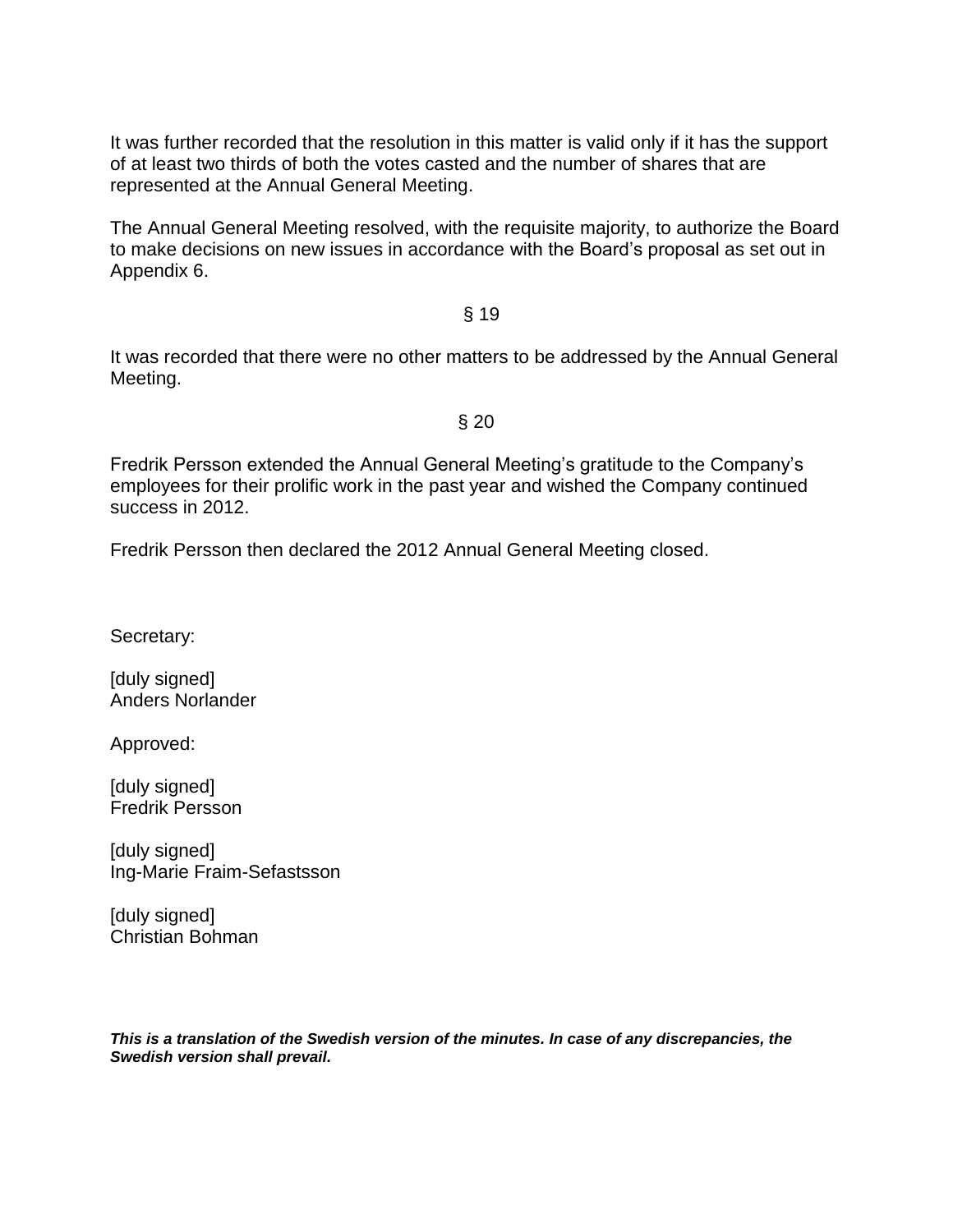# **Proposed agenda**

- 1. Opening of the meeting.
- 2. Election of Chairman of the meeting.
- 3. Preparation and approval of the voting list.
- 4. Approval of the agenda of the meeting.
- 5. Election of one or two persons to approve the minutes.
- 6. Decision as to whether the meeting has been duly convened.

7. Presentation of the Annual Report, the Auditors' Report, the consolidated accounts and the auditors' report on the consolidated accounts.

- 8. Address by the Managing Director and questions from shareholders.
- 9. Decision concerning adoption of the profit and loss account and the balance sheet,
- the consolidated profit and loss account and the consolidated balance sheet.
- 10. Decision concerning allocation of the profit in accordance with the approved balance sheet.
- 11. Decision on discharge from liability of the directors of the Board and the Managing Director.
- 12. Determination of the number of directors of the Board and deputies of the Board.
- 13. Determination of compensation payable to the directors of the Board and Auditors.

14. Election of directors of the Board, Chairman of the Board, deputy directors and Auditor.

- 15. Determination of guidelines for appointment of the Nominating Committee.
- 16. Determination of guidelines for compensation to senior management.
- 17. Proposal for employees' acquisition of shares in subsidiaries.
- 18. Proposal for authorization of the Board of Directors to issue new shares.
- 19. Closing of the meeting.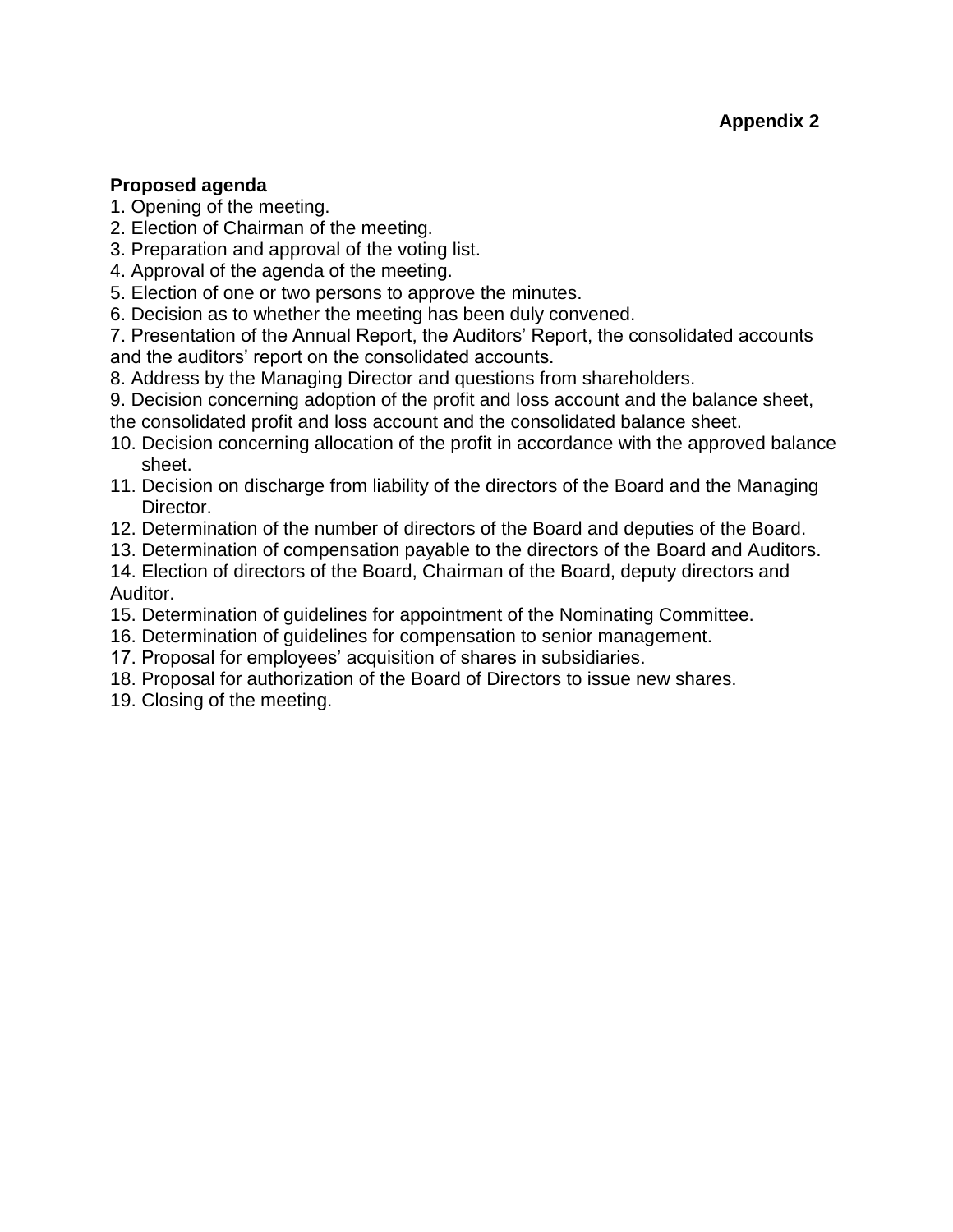## **Item 15 - Guidelines for appointment of the Nominating Committee**

The Nominating Committee proposes that the Annual General Meeting resolve to adopt the following guidelines for appointment of the Nominating Committee.

Mekonomen shall have a Nominating Committee consisting of four directors. The four largest shareholders of Mekonomen shall be entitled to appoint one member each. The four largest shareholders, based on the statistics of registered shareholders kept by Euroclear Sweden AB on 31 August 2012, will be contacted by the Board of Directors. If any of the four largest shareholders wishes to abstain from its right to appoint a member to the Nominating Committee, the right to appoint such member shall transfer to the subsequent largest shareholder. The Nominating Committee's composition shall be publicly announced by Mekonomen as soon as the Nominating Committee has been appointed, however no later than six months before the Annual General Meeting. The Nominating Committee's mandate period runs until a new Nominating Committee has been appointed. The Chairman of the Nominating Committee shall, unless the directors agree otherwise, be the member representing the largest shareholder. If a member of the Nominating Committee leaves the committee before its assignment has been completed or if a material change occurs in the ownership structure after the appointment of the Nominating Committee, the Nominating Committee's composition shall be changed in accordance with the abovementioned principles. Changes in the Nominating Committee's composition shall be publicly announced on Mekonomen's website. Fees will not be paid to the directors of the Nominating Committee.

The Nominating Committee is tasked with submitting recommendations for the following ahead of the Annual General Meeting:

- Chairman to preside over the Annual General Meeting,
- The number of directors and deputy directors,
- Directors' and auditor's fees, and any special fees for committee work,
- Directors and auditors,
- Chairman of the Board of Directors
- Guidelines for appointment of the Nominating Committee.

The Nominating Committee's recommendations shall be publicly announced in connection with the publication of the notice of the Annual General Meeting. In connection with its assignment in general, the Nominating Committee shall fulfil the duties which, according to the Swedish Code of Corporate Governance, are incumbent upon Mekonomen's nominating process, and at the request of the Nominating Committee, Mekonomen shall provide personnel resources, such as a secretarial function for the committee, to facilitate its work. Where needed, Mekonomen shall also be able to bear reasonable cost for external consultants which are deemed by the Nominating Committee to be necessary for the committee to fulfil its assignment.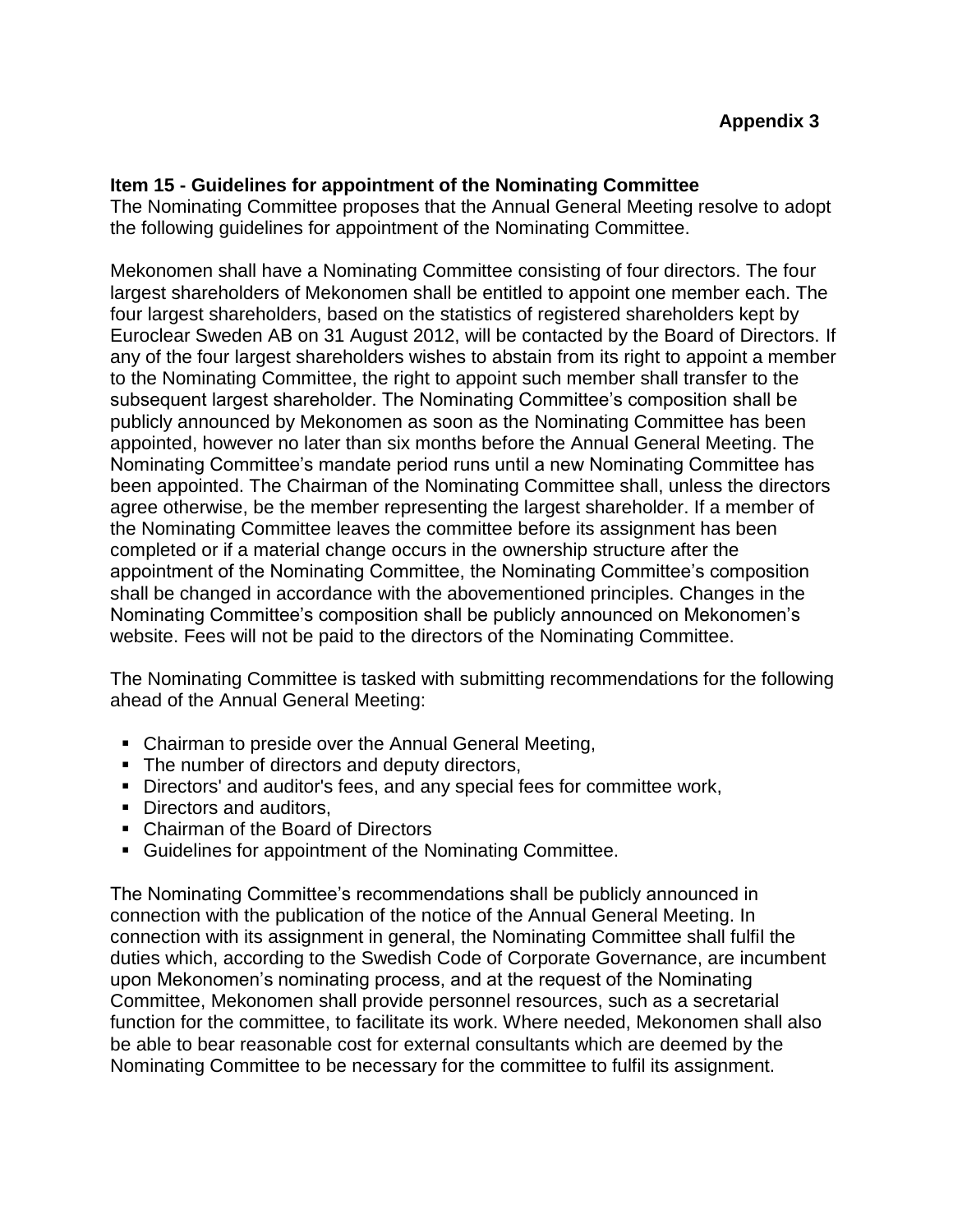### **Item 16 - Guidelines for compensation to senior management**

The Board of Directors proposes that the Annual General Meeting resolve to adopt the following guidelines for compensation to senior management.

The Board of Directors is of the opinion that it is important that there is a clear relationship between the compensation and the values and financial objectives of the Mekonomen group, both in the short-term and the long-term. The Board of Directors' proposal for guidelines for compensation to the senior management entail that the company shall offer its management competitive compensation, which will enable the Mekonomen group to recruit and keep management personnel, and that the criteria for deciding the compensation shall be based on the importance of the work duties and competence, experience and performance of the employee. The compensation shall consist of the following components:

- **fixed base salary,**
- variable compensation,
- pension benefits,
- other benefits, and
- severance terms.

The senior management consist at present of nine persons including the Managing Director.

The proposal of the Board of Directors for guidelines is in accordance with previous year's compensation principles and it is based on agreements in place between the company and its senior management.

The compensation to the senior management is set by the compensation committee of the Board of Directors. The compensation for the Managing Director is however set by the Board of Directors in its entirety.

### Fixed base salary

The management shall receive a fixed base monthly salary which shall be competitive in comparison with the market conditions. The fixed salary constitutes compensation for committed work performed at a high professional level, which creates added value for the customers, shareholders and personnel of Mekonomen.

### Variable compensation

The senior management shall in addition to the fixed base salary be offered a variable compensation which shall be based on the fulfilment of Mekonomen's objectives for:

• the result of the Mekonomen group, and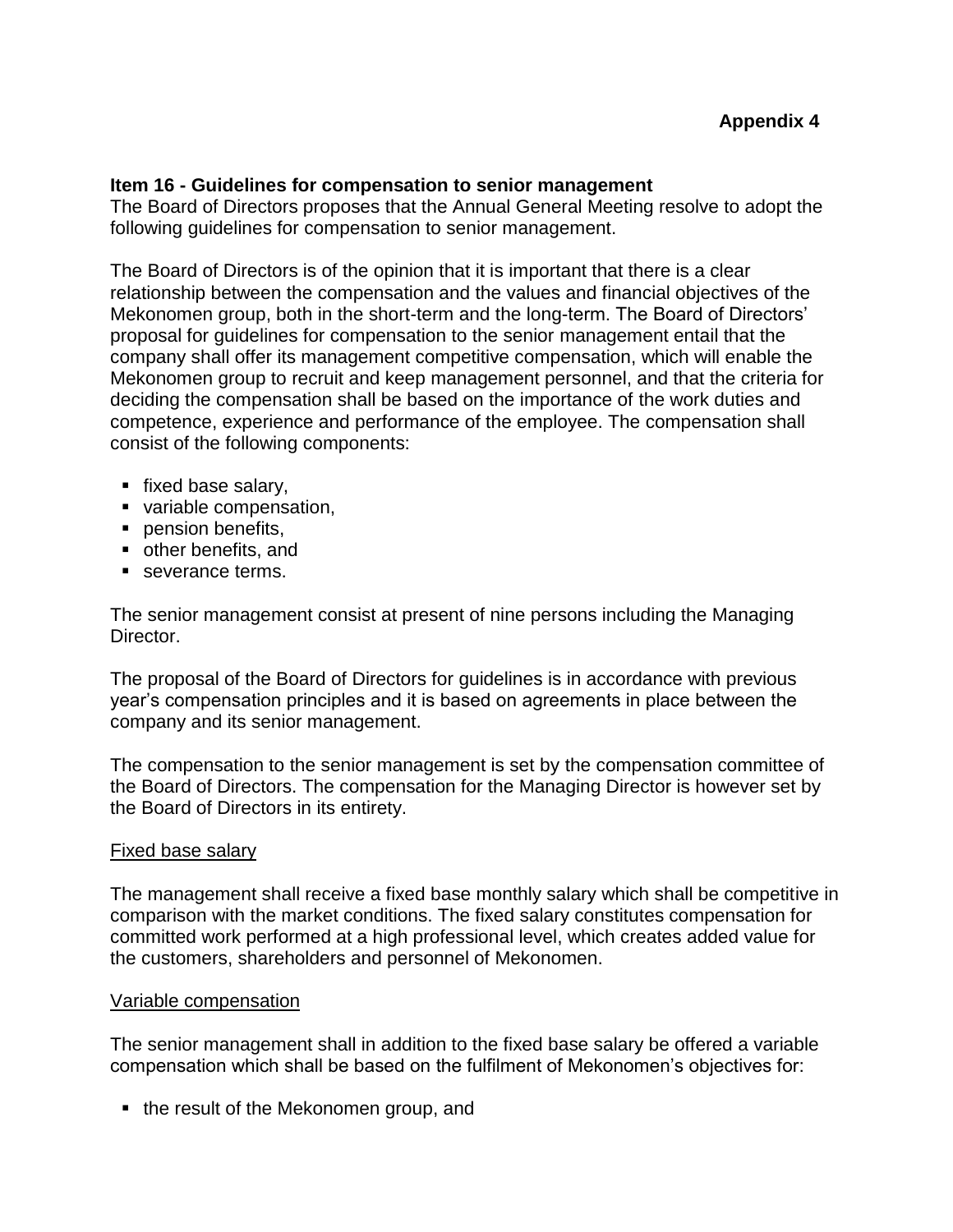**Individual qualitative parameters.** 

The allocation between base salary and variable compensation shall be proportionate to the responsibility and authority of the member of the management. The variable compensation to the Managing Director and other management amounts to a maximum of 60 per cent of the base salary for the Managing Director and a maximum of 33 per cent of the base salary for other members of the senior management.

In addition thereto a separate program for variable compensation applies over three years for the Managing Director and the senior management calculated on the result of the Mekonomen group for the financial years 2011-2013. The total cost for Mekonomen over the period for this program is MSEK 24. The criteria for deciding the amount for each participating member of the senior management is decided by the Board of Directors. The Annual General Meeting 2011 adopted the guidelines in this respect.

The right to variable compensation expires upon resignation made by a senior management member, provided resignation precedes the disbursal of the compensation.

### Pension benefits

Pension benefits are paid with an amount based on the Swedish ITP-plan or the corresponding system for employees abroad. The pension qualifying income is the fixed base salary. However, the Managing Director's pension benefit amounts instead to a maximum of 29 per cent of the fixed base salary.

### Other benefits and severance terms

A maximum notice period of twelve months applies for members of the senior management. Severance pay upon termination from the company amounts to a maximum of twelve month's salary. The notice period for members of the senior management, by their own initiative, is six months. Other benefits consist mainly of car benefit.

# Information on compensation decided previously

All previously decided compensation that has not yet been paid out is within the parameters set out above. The guidelines adopted by the Annual General Meeting 2011 have been followed.

# Authorization of the Board of Directors

The Board of Directors is authorized to depart from these guidelines, if in an individual case there are special reasons for doing so.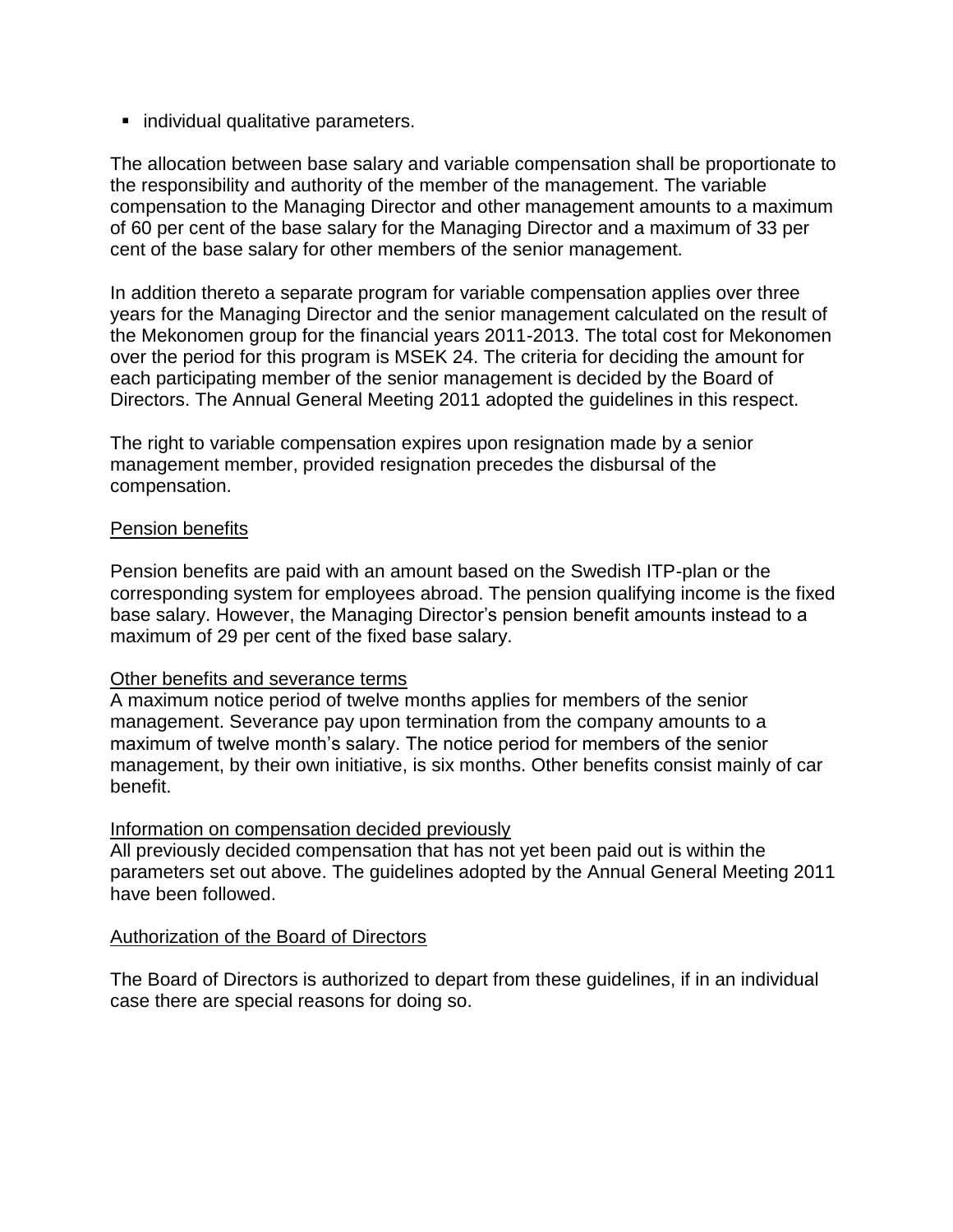## **Item 17 - Employees' acquisition of shares in subsidiaries**

The Board of Directors proposes that the Annual General Meeting resolve to adopt the following proposal for employees to acquire shares in subsidiaries.

The Mekonomen group of companies contains wholly and partly owned Swedish and non-Swedish companies which operate Mekonomen stores throughout the Nordic region, so-called store companies. The partners in these store companies are, alongside the Mekonomen group, the store manager in the store company. The Mekonomen group of companies also contains wholly and partly owned Swedish and non-Swedish companies which operate Mekonomen workshops, so called workshop companies (in addition to the workshops which are part of the Mekonomen network as independent businesses). The partners in these workshop companies are, alongside the Mekonomen group, the manager in the workshop company. Mekonomen deems it important that the store managers and workshop managers employed by the Mekonomen group have an interest in the long term financial development of the said companies.

With the purpose of increasing the long term commitment among the store and workshop managers also in the wholly owned companies and to increase their interest in the proceeds of the stores and workshops, the Board of Directors proposes that the Annual General Meeting decides that the employed store and workshop managers in the wholly owned companies shall be entitled to acquire shares in the relevant company by the means of a directed issue of shares or the purchase of existing shares, in order to make such managers partners in the store or workshop companies.

The thus acquired shares shall amount to a maximum of nine (9) per cent of the share capital in each store company. The Mekonomen group will thus hold shares corresponding to at least ninety-one (91) per cent of the share capital.

The acquisitions shall be made at market value. Payment for such shares shall be made in cash. The acquisitions shall be completed no later than 31 December 2012.

Since 2008, when the Annual General Meeting initially resolved on this form of acquisitions, the result has been positive and the Board of Directors is of the opinion that additional store managers and in addition workshop managers should be offered to acquire shares in the company in which they are employed also during 2012, in accordance with the principles which were adopted by the Annual General Meeting 2011. At the date of this notice, the Mekonomen group contains 93 wholly owned store companies which operate 157 stores and 66 partly owned companies which operate 76 stores. The Mekonomen group further contains 13 wholly owned and two partly owned companies which operate the same number of workshops in the aggregate.

A decision by the Annual General Meeting in accordance with the Board's proposal requires that it has the support of shareholders with at least nine-tenths of the number of votes and shares represented at the Annual General Meeting.